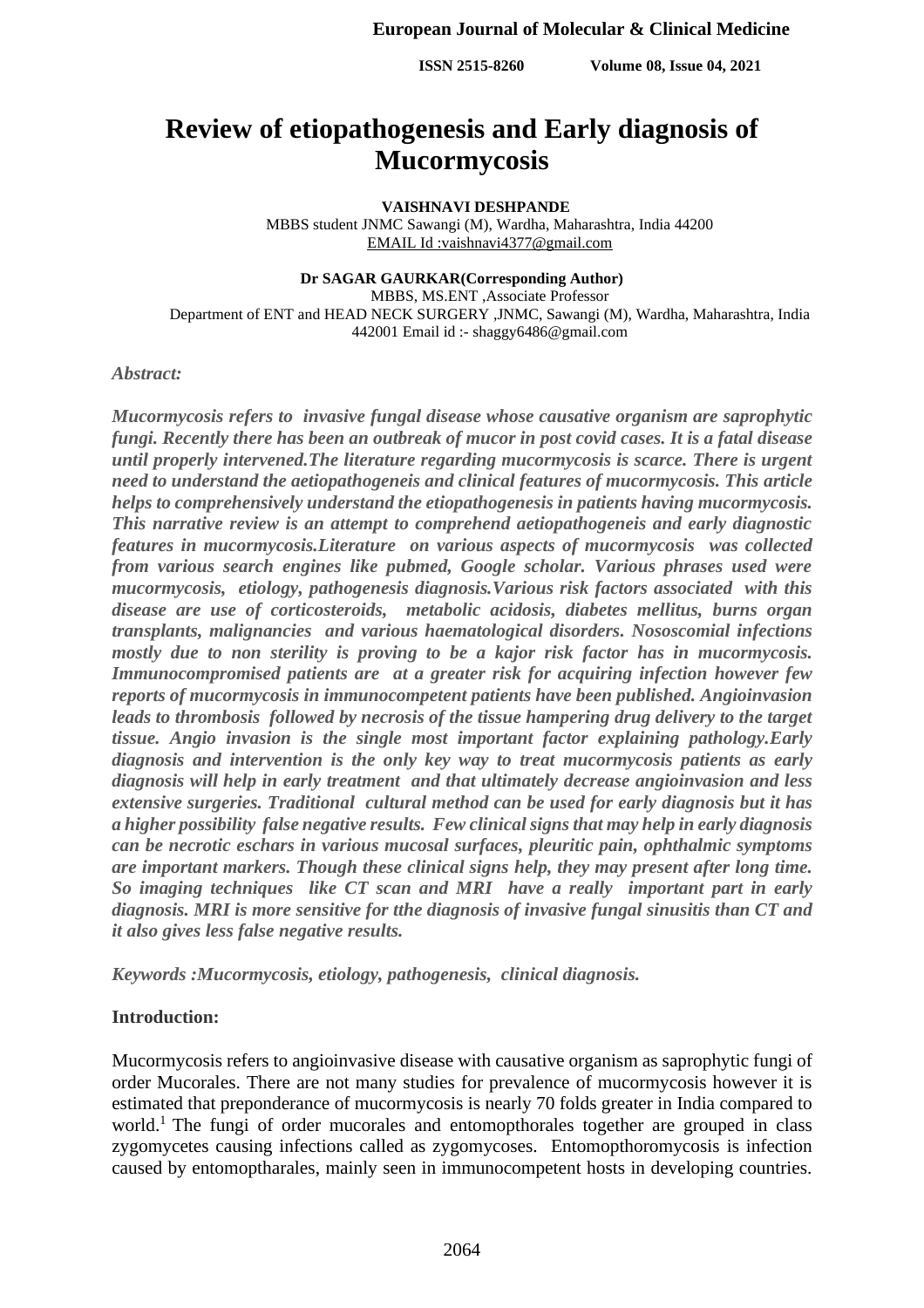Whereas mucorales are largely responsible for life threatening form of anion invasive mucormycosis uniformally affecting immunocompromised hosts all over world. 2

Mucormycosis is mainly caused by Rhizopus and mucor species. Others that are involves include rhizomucor Syncephalastrum Cunninghamella, abertholletiae, Apophysomyces, Lichtheimia or Absidia and Saksenaea,There has been explosion of mucormycosis cases around the world following Covid 19 pandemic. What was a rare clinical entity before has achieved status of pandemic in pandemic. Majority of cases are turning up from countries like India. India alone reported 40285 cases till 28<sup>th</sup> June 2021.<sup>4</sup>

It is very hazardous infection with high death rate and morbidity unless treatment is instituted at the earliest.

### **Risk factors:**

Metabolic acidosis particularly diabetic ketoacidosis, uncontrolled diabetes Mellitus, rampant use of high dose of steroids, various transplants, neutropenia, injury , haematological disorders appear to be risk factors. Haemolytic patients undergoing iron chelation therapy with desferioxime seem to be particularly vulnerable  $<sup>1</sup>$ .</sup>

There is a discordant scenario regarding risk factors or underlying diseases in western countries and Asian countries. It is reportedly more common in diabetics in Asian countries whereas organ donation recipient and haemtatological malignancies were found to be major risk factors in European countries. Significant number of cutaneous mucormycosis in immunocompetent host is being reported. Health care associated mucormycosis as an enity is also being repoted in recent literature.  $<sup>1</sup>$ </sup>

Nearly half of patients with mucormycosis in India have diabetes as a predisposing factor whereas global data estimates it to be 36-40. Nearly 10% diabetic patients suffering from mucormycosis were reported to be in ketoacidiosis state . Nearly 10% patients presenting with diabetes were having diabetic ketoacidosis. The prevalence of mucormycosis in diabetics is reported to be 1.6 cases per 1000 diabetics<sup>5</sup>. Absence of regular follow up, non compliance with antidiabetic therapy my result in uncontrolled diabetes a situation quiet common in India .

 Haematological malignancy is the most important predisposing factor for mucormycosis in Europe and USA accounting to almost 38% to 62%. Patients with AML, preleukemia , HSCT and ALL are greater danger of contracting mucormycosis along neutropenic stage.

A small proportion of patients with organ malignancies and SOT recipients also form major risk factors for mucormycosis. Different researches reported SOT as a predisposing factor in 2–15% mucormycosis patients. Patients suffering from Renal impairment, diabetes mellitus and voricaonazole or capsofungin antifungal prophylaxis for solid organ transplantation are more susceptible to develop mucormycosis.<sup>6</sup>

SOT Recipient receive high doses of steroid for purpose of immunosuppression making them susceptible for mucormycosis. Impairment of the macrophage and neutrophil function because of steroids may be the underlying mechanism. Autoimmune disorder another condition in which steroids are used for treatment is also reported as morbid condition in mucormycosis. From data gathered through all over the world registered 2 out of 100 patients suffering from mucormycosis presented with autoimmune disorder as a morbidity  $^7$ .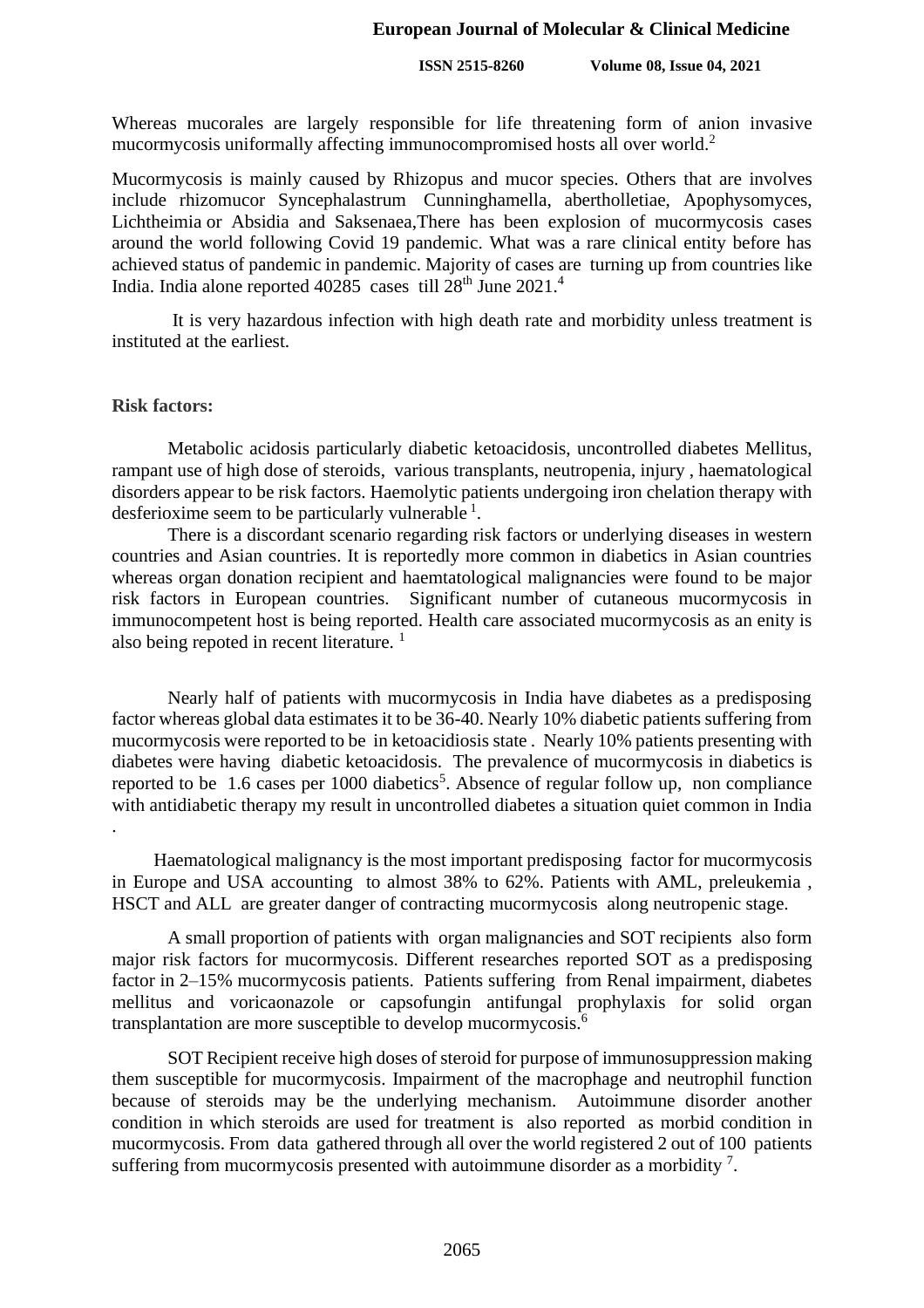**Iron overload and deferoxamine therapy** has significant association with mucormycosis. Patients suffering from DKA, dialysis, acute renal failure and transfusion disorders receive deferoxamine for treatment or prevention of was iron/aluminium overload<sup>8</sup>. The Fe excreted through deferoxamine is collected by siderophores on *Rhizopus* species also it aids to flourish these fungi. Moreover, few new iron chelators like deferasirox and deferiprone adequately chelate iron and not exposing the patients to mucormycosis.

**Antifungal prophylaxis**: SOT recipients on antifungal Breakthrough antifungal prophylaxis with azoles or echinocandins suffer from mucormycosis as breakthrough infection. Other predisposing factors related to mucormycosis are HIV , IV drugs, low weight at birth, over or under nutrition, alcohol, liver disorders, chemotherapy and calcineurin inhibitors<sup>7</sup>

Surprisingly large number of cases of mucormycosis are being reported in immunocompetent host with no morbidity or predisposing factors. Two systematic reviews conducted at various times reported that approximately 19 out of 100 mucormycosis patients were immunocompetent hosts<sup>5</sup>.

# **Healthcare Associated Mucormycosis**

Healthcare related mucormycosis and cutaneous mucormycosis in particular are reported in immunocompetent hosts. Isolated cases of renal mucormycosis are also observed in India and China**.**<sup>1</sup> Various objects like infected umbilical catheter, dressings, tongue depressors, wooden sticks , and bandages are probably responsible for infection. Linen, corn starch are other reported sources of these infections. The skin, GIT, lungs, sinuses and brain were reported to be common sites of infection in descending order of frequency. Disseminated infection was seen in 2% of patients with hospital acquired infection.<sup>1</sup>

### **Pathogenesis**

# **HOST DEFENSE AGAINST MUCORMYCOSIS**

Severe Neutropenia secondary to underlying disease or as result of chemotherapy for malignancy therapy forms a significant risk factor developing mucormycosis in contrast to AIDS patients who do not have such risk. This may suggest lack of phagocytes or its impaired functions increasing risk of mucormycosis. Neutrophils, except T lymphocytes, are thought to be important for hindering fungal spore growth.

Mononuclear /polymorphonuclear phagocytes eliminate Mucorales by producing oxidative metabolites along with defensins. In the patients with diabetic ketoacidosis, phagocytes do not function normally , chemotaxis is hampered and these defences are damaged. However the exact mechanisms of impairment of phagocytic dysfunction in ketoacidosis, diabetes mellitus, and corticosteroids are still not found. These patients have higher incidence of mucormycosis but infection by other pathogens is not proportionately increased pointing to fact that only phagocyte improper functioning cannot help us understand the excessive prevalence of mucor in patients with Diabetic ketoacidosis. It is likely that Mucorales have distinctive virulence characteristics that help organism to use distinctive stage of immunosuppression and physiologic damage observed within these groups of patients<sup>9</sup>

Cutaneous mucormycosis typically seen in patients where skin barrier is disrupted as in burns, trauma and laceration The Mucorales seem to be unable of invading unflawed skin. This points to fact that skin barrier acts as host defence for cutaneous mucormycosis. Increased incidence of mucormycosis as seen after natural disasters like the tsunami in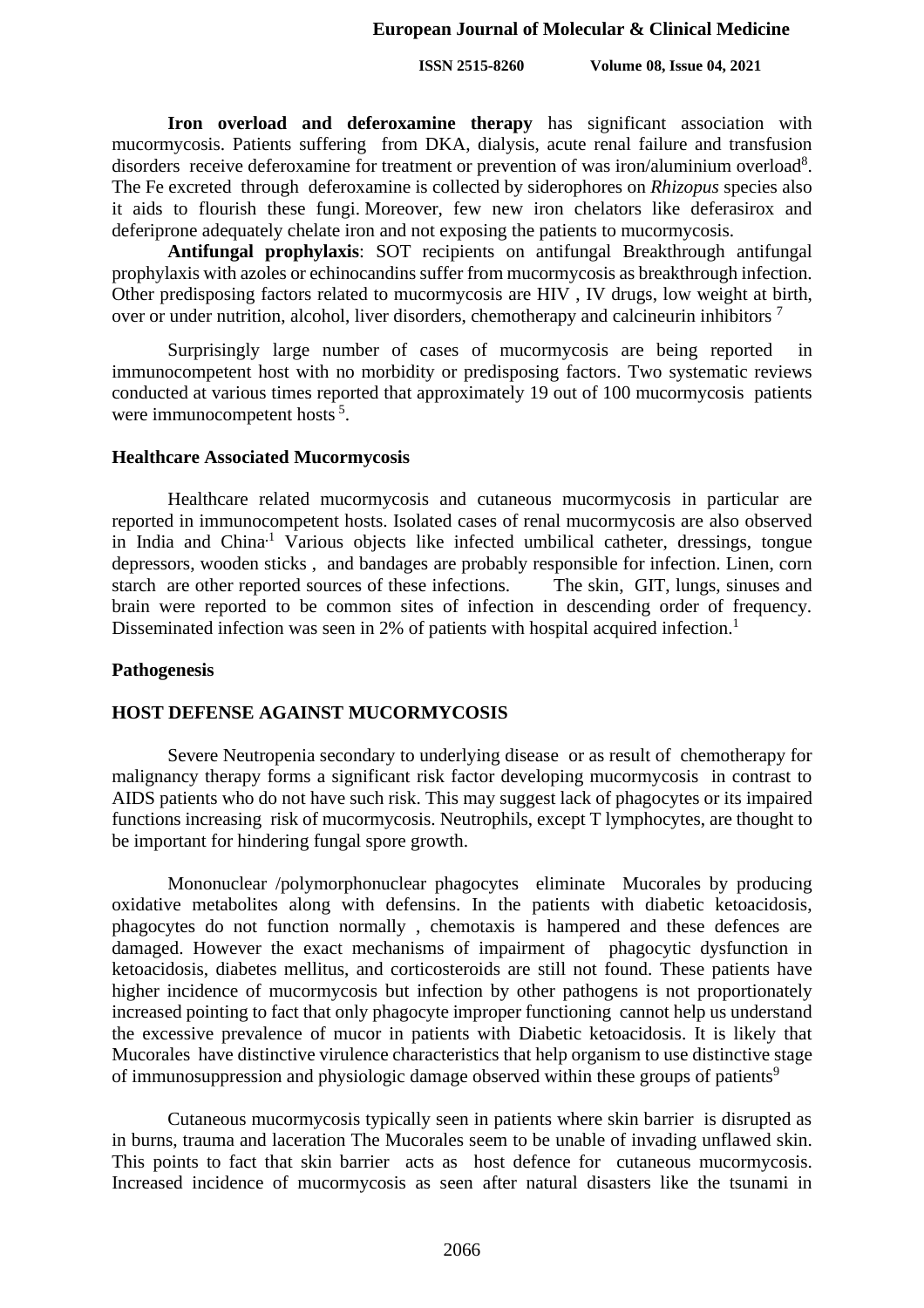**ISSN 2515-8260 Volume 08, Issue 04, 2021**

Indonesia in 2004 and tornadoes occurred in Joplin, Missouri, in June 2011 point to fact that these Mucorales may arise from traumatic installation of polluted soil or water. Tainted surgical dressings, adhesive tape are also origin of primary cutaneous mucormycosis . Direct Introduction is also reported along with use of tainted tongue depressors for newborns / tainted wooden tools used for mixing drugs that are to be given to immunocompromised patients . The transfer of statistics in mucormycosis cases from community acquired to nosocomial infection in permitting host is alarming one  $\cdot$ <sup>9.</sup>

### **IRON UPTAKE AND MUCORMYCOSIS PATHOGENESS**

Iron is important for cell growth and development. Pathogens depend on host for obtaining it. Iron in mammalian host is generally sequestered to proteins such as transferrin, ferritin and lactoferrin making it unavailable for pathogens. This attribute of not having free iron acts as a host dense against many microbes.. in case of Mucorales it has been proved that they are dependent on free iron because *R. oryzae* doesn't grow well in normal serum until and unless iron from outside is added $^{10}$  . However patients suffering from diabetic ketoacidosis have increased level of free iron. The serum from DKA aids growth of R. Oryzae at PH less than 7.Addition of exogenous free iron along with maintenance of acidic PH allowed Oryzae to grow profusely. So, conditions with PH less than 7 decrease the iron—attaching capability of serum samples from healthy people , proposing acidosis deranges the capacity of transferrin to bind iron, possibly through proton-mediated shifting of ferric ions from transferrin<sup>11</sup>.

The role of rhizoferin secreted by Rhizopus is also very important. It acts as a siderophore that supplies *Rhizopus* with iron. 13 possible siderophore permeases have been identified in genomic sequence of R. oryzae. They can act like receptors to siderophores, along with rhizoferin / deferoxamine. Rhizoferin is incapable in acquiring Fe from blood; therefore, role of organism's internal siderophores as a virulence factor in that host specifically mammal is supposedly less. The deficiency of rhizoferin to get iron through serum is called attention by adaptation of fungus to utilize xenosiderophores, like deferoxamine, that maybe more efficient in getting Fe from host.<sup>12</sup>

One more method by which organism may extract Fe from host is by utilization of heme. *Rhizopus* genome project disclosed two equivalents for the heme oxygenase . *R. Oryzae equivalent* can help *R. oryzae* or extracting iron.<sup>1</sup>

### **Corticosteroids and Other Immunosuppressive Agents<sup>14</sup>**

Long term use of steroids and immunosuppressive agents used to treat malignancies, transplantation and autoimmune diseases is evident predisposing factor for mucormycosis. Impairment of migration, ingestion and phagolysosome fusion in macrophages and drug induced diabetes might be the mechanism in patients on corticosteroids. Though mucormycosis is associated with long term use of steroid reports in patients with short courses of steroid are also present.

Autoimmune Diseases as underlying cause for mucormycosis has been reported in literature  $<sup>7</sup>$  Few patients of mucormycosis with SLE having high death rate are registered.</sup>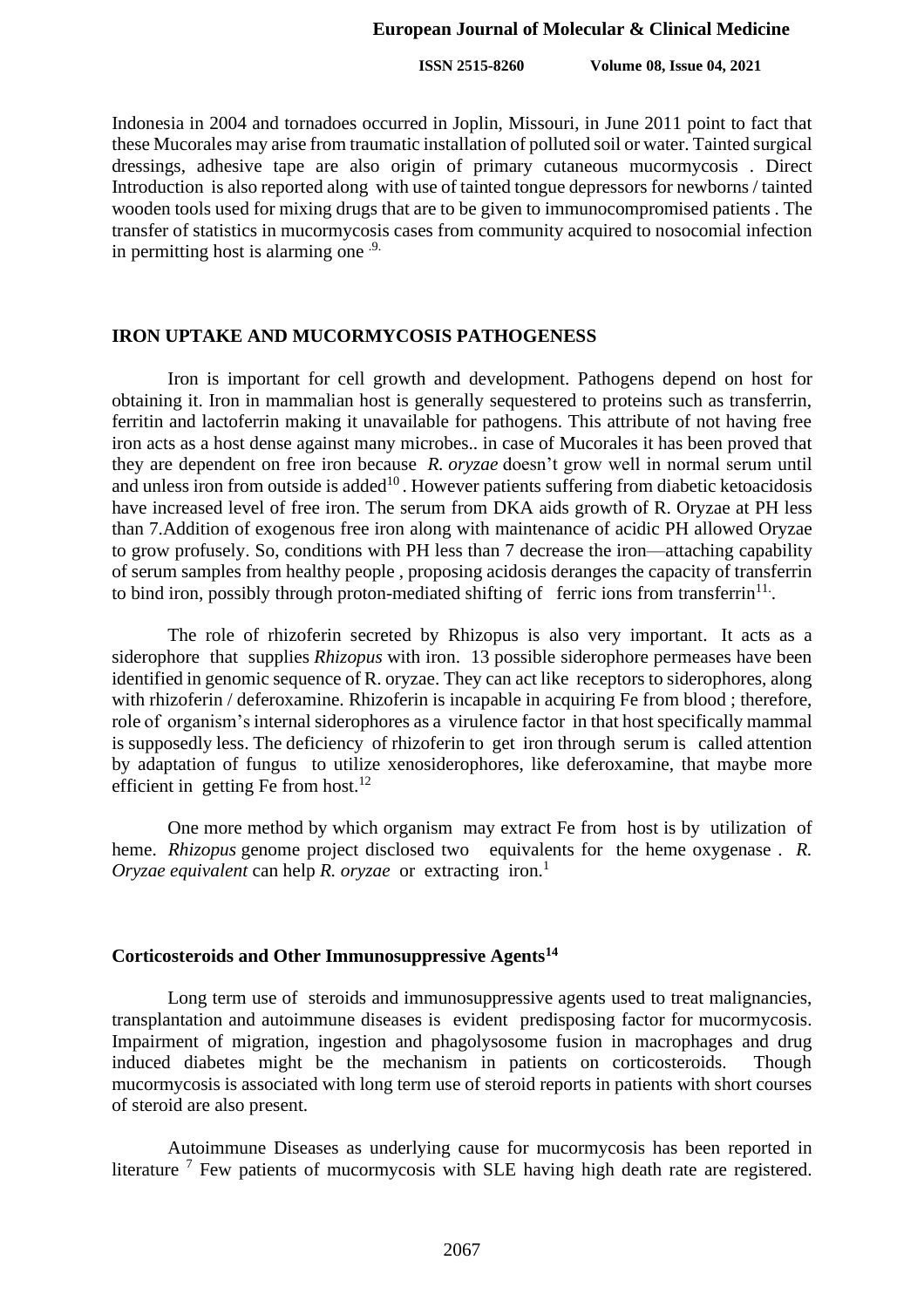Although very few such cases are found, it takes place mostly due to underdiagnoses, so mucormycosis needs to be added to list of differential diagnosis.

### **HOST-PATHOGEN INTERACTION**

Considerable invasion resulting to blood vessel thrombosis and subsequent necrosis is hallmark for Mucormycosis infections. This has two important diverse effects. Firstly angioinvasion contributed to the capacity of haematogenous spread and secondly it prevents effective drug delivery to target tissue. How Mucorales achieve angioinvasion is not known but vandalization and piercing through endothelial cells or ECM proteins lining blood vessels is mostly an important step in the pathogenic strategy<sup>15</sup>. A previous research depicted R. *oryzae* may hold on to ECM laminin also to type IV collagen and attack cells by induced endocytosis. phagocytised *R. oryzae* destroys endothelial cells and aggregate multiplication of organism to result as endothelial cell destruction . Recently GRP78 was found to function as receptor that mediates penetration and damage of these cells by Mucorales . Inspire of its prime purpose as cellular chaperone protein few recent works show the translocation of part of GRP78 to surface of basic unit of life i.e a cell in variety of them. If mechanism of angioinvasion are identified new approaches or strategies for treatment and prevention can be established. <sup>16</sup>

#### • **MUCORMYCOSIS PULMONARY:**

• It's. the second most prevalent site of mucormycosis . To diagnose pulmonary mucormycosis is still a challenge.. Patients can come with clinical signs and symptoms like lung infiltration and consolidation, multiple nodules, pleural effusion, thickly walled cavities, lymphadenopathy, on imaging studies. Reverse halo sign which is considered ad characteristic feature of mucormycosis, was seen only in 9.8percent of the patients. Pulmonary mucormycosis may be generally unilateral, sometimes bilateral, very few times hilar / mediastinal. In unilateral disease, upper lobe is most common to be affected which is followed by lower and middle lobe of lungs.  $17,18,19$ 

### **Early diagnosis**

It is now known that survival rate of mucormycosis depends on early diagnosis and early diagnosis and early induction with amphotericin It is reported that this strategy will increase survival rate from approximately 40% to 80%. Mucormycosis carries high mortality in present scenario. Till the time there is paradigm shift in treatment methods the only hope of improving survival an outcome lies with early diagnosis. Identification pointing clinical evidence and proper use of laboratory methods is most efficient ways of improving early diagnosis. <sup>22</sup>

Initiation of treatment early in course of disease may decrease angioinvasion. All subsequent manifestations depend on secondary effects of thrombosis secondary to angioinvasions. So prompt diagnosis and treatment for invasive mucormycosis can reduce angioinvasion also prevent direct injury to tissue leading to less chances of disseminated disease. Early intervention also result in reduced need for extensive and debilitating surgery.

# **Identification of at risk patients**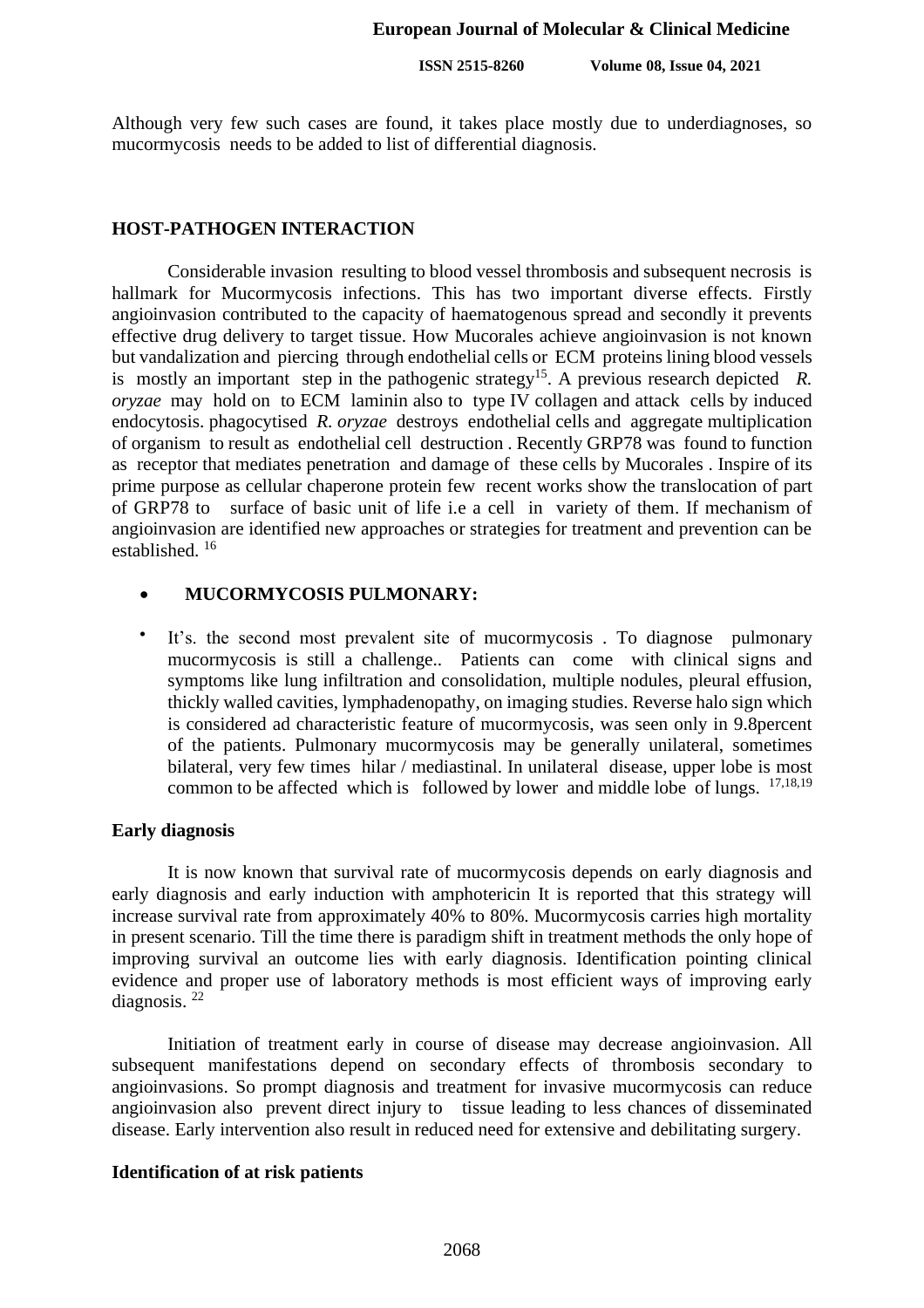### **ISSN 2515-8260 Volume 08, Issue 04, 2021**

High risk stratification is an important and accepted tool for assessment of probability of a patient's chance for developing invasive mucormycosis. The high risk factors include diabetic ketoacidosis and neutropenia. Other factors to be considered include type 2 diabetes, low birth weight, trauma, , organ transplantation , autoimmune disorders.

### **Clinical pointers<sup>22</sup>**

Early recognition of some clinical pointers in patients with risk factors will aid in early diagnostic accuracy and predictive power. A necrotic eschar in maxillary, facial, or sino-orbital mucosal surfaces in an immunocompromised host may be an early marker of invasive mucormycosis. Pleuritic pain in a neutropenic host also may also indicate invasion.

In cases with Sino orbital mucormycosis diplopia secondary to involvement of extraoccular muscles should be considered as early marker of disease. Diabetics may have vision blurring. Hyperglycaemia in diabetics may have vision blurring , but no diplopia. Involvement and breaching of lamina leads to involvement of medial rectus creating diplopia.

Cutaneous mucormycosis occurs secondary to direct inoculation.. cutaneous lesions that are seen in immunocompromised hosts should be investigated aggressively.

### **Recognition of diagnostic imaging**

Unfortunately by the time clincal evidence of mucormycosis like eschar appear the disease has been present for the long time leading to poor outcome. CT scans and MRI may help in early diagnosis .

Nodules, halo signs, reverse halo signs, cavities, wedge-shaped infiltrates and pleural effusions associated with pleuritic pain are pointers to pulmonary mucormycosis . Among these lesions, the reverse halo sign in the neutropenic patient has high predictive value for mucormycosis .Whether CT or MRI should be investigation of choice in rhinocerebral mucormycosis is debatable. Bony destruction, best evaluated with CT was considered hallmark feature for diagnosis. It however is feature of late disease. Development of soft tissue abnormalities outside sinus confines are being reported as more finer and earlier indications of the infiltrative nature of mucormycosis. Premaxillary and retromaxillary soft tissue abnormalities have high predictive values. These occur early in natural course of disease contributing to early diagnosis and early intervention.. Some people argue for early MRI scanning in patients with doubtful FIFS based on the possibility of underestimation of disease with CT. **<sup>23</sup>**

MRI offers better soft tissue contrast resolution thereby increasing chances of soft tissue abnormalities which are hallmark of early disease However, perfect imaging method to detect AFIFS in immunocompromised is still not established.<sup>23</sup>

MRI is more radical than CT in diagnosis of invasive fungal sinusitis, while their specificities are same. Also, MRI gives less false positive results.

A screening instrument should always have high sensitivity. Screening of all patients with sinus and facial signs with MRI as early as possible appears to be a better approach since missing a case is disastrous. It gives additional benefit of preventing ionising radiation exposure this is particularly important because these patient are likely to undergo serial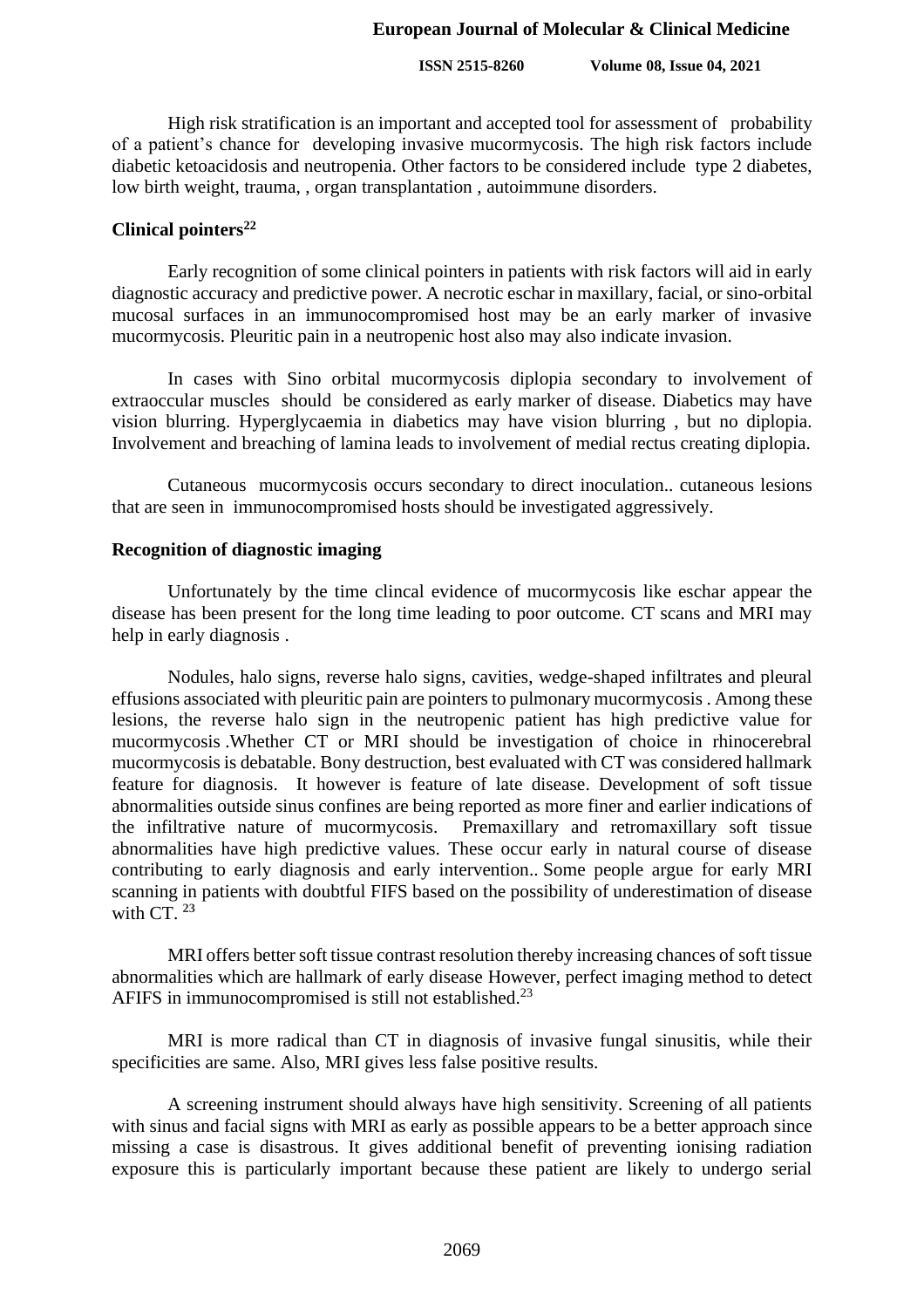**ISSN 2515-8260 Volume 08, Issue 04, 2021**

examinations. However the disease demands extensive and repeated surgical procedures where image guided surgery ma come into play. CT will be important form management point of view<sup>23</sup>. Using CT scan for planning treatment in patients having AFIFS by MRI would limit both exposure and radiation exposure. Focal areas of loss of contrast enhancement (LoCE) on MRI earlier described in other anatomic locations and pathologic conditions like myocardial and pancreatic ischemia and necrosis, is now supposed to correspond with sinus mucosal ischaemia. Early endoscopic signs of AFIFS include ischemic, dusky, or light mucosa blackening of posterior ends of turbinates; eschar being a late feature. Angioinvasion leading to ischaemia may be one of the reason for this early finding. Vascular invasion slowly leads to extrasinus involvement which is late finding in disease process but early finding in MRI.<sup>23</sup>

# **Culture of the Mucorales<sup>22</sup>**

Identification of fungus till level of genus and species rely upon colonial and microscopic morphology also temperature. Majority medically important Mucorales are thermotolerant and grow faster at temperatures  $\geq$ 37 °C. Microscopic features such as nonseptate hyphae, rhizoids, columellae, sporangia and sporangiospores help to define genus and species within the order Mucorales.

# **Microbiology** <sup>20</sup>

It is very important to accurately identify the infecting organism. To enhance recovery of Mucorales, clinical specimens need to be infused onto suitable media , incubated at room temp and at 37 °C. Tissue that is expected to be infected by Mucorales need to be crumbled with scalpel prior to infusion on media; grinding of specimens can demolish the fine hyphae resulting cultures negative. Mucorales Colonies generally show up within 1-2days until residual antifungal agents, that may suppress growth. Most species demonstrate a greyish white, aerial mycelium with a wooly texture and fill a culture dish within 3–5 days.

Fungal cultures have traditionally low yield there can be false negative reports of upto 50% . Homogenisation of samples, presence of genera needing specific culture, Proper sampling and handling of specimens prior to examination are a basic necessity to get a good yield. So, when a case is suspected , good communication also collaboration amongst clinicians and the microbiology laboratory is important to make sure that various steps for diagnosis will be done properly.<sup>20</sup>

### Summary:

Mucormycosis is life threatening condition. Earl diagnosis and prompt treatment are essential for outcome. Having high risk strategy in place for effective screening is essential. Clinical and epidemiological high risk stratification followed by urgent MRI can be a good strategy. Fungal cultures though important in identifying genera and deciding pharmacologic treatment can not be used for early diagnosis as they take time for growth and reporting.

# **References**:

1. Prakash H, Chakrabarti A. Epidemiology of Mucormycosis in India. Microorganisms. 021 Mar 4;9(3):523. doi: 10.3390/microorganisms9030523. PMID: 33806386; PMCID: PMC8000977.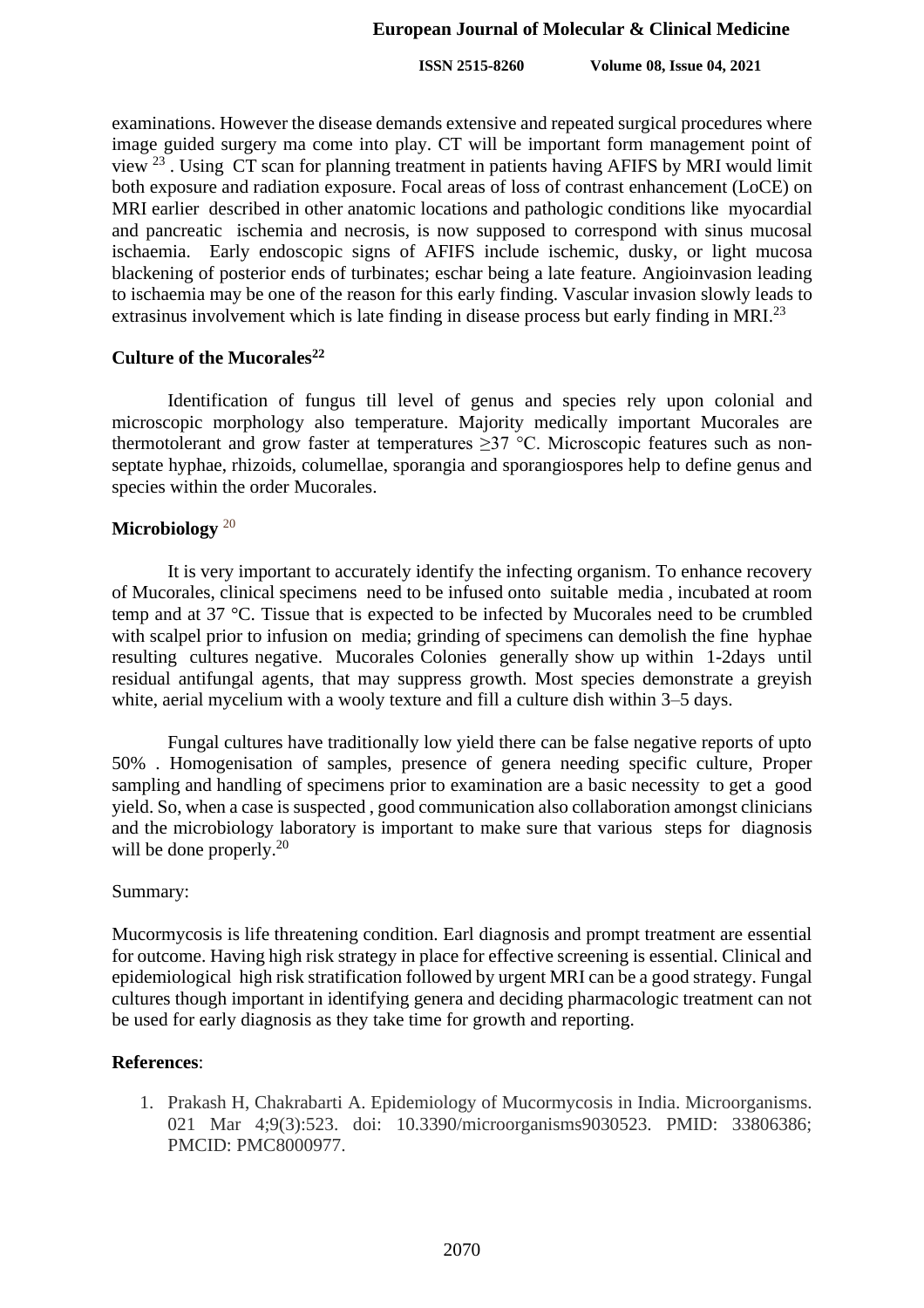**ISSN 2515-8260 Volume 08, Issue 04, 2021**

- 2. Spellberg B, Edwards J Jr, Ibrahim A. Novel perspectives on mucormycosis: pathophysiology, presentation, and management. Clin Microbiol Rev. 2005 Jul;18(3):556-69. doi: 10.1128/CMR.18.3.556-569.2005. PMID: 16020690; PMCID: PMC1195964
- 3. Al-Ajam, MR, Bizri, AR, Mokhbat, J, Weedon, J, Lutwick, L. Epidemiol Infect. 2006 Apr 134(2):341-6.
- 4. https://pib.gov.in/PressReleasePage.aspx?PRID=1730873.
- 5. Bhansali A., Bhadada S., Sharma A., Suresh V., Gupta A., Singh P., Chakarbarti A., Dash R.J. Presentation and outcome of rhino-orbital-cerebral mucormycosis in patients with diabetes. *Postgrad. Med. J.* 2004;80:670–674
- 6. Almyroudis N.G., Sutton D.A., Linden P., Rinaldi M.G., Fung J., Kusne S. Zygomycosis in solid organ transplant recipients in a tertiary transplant center and review of the literature. *Am. J. Transplant.* 2006;6:2365–2374.
- 7. Jeong W., Keighley C., Wolfe R., Lee W.L., Slavin M.A., Kong D.C.M., Chen S.C.A. The epidemiology and clinical manifestations of mucormycosis: A systematic review and meta-analysis of case reports. *Clin. Microbiol. Infect.* 2019;25:26–34.
- 8. Boelaert J.R., de Locht M., Van Cutsem J., Kerrels V., Cantinieaux B., Verdonck A., Van Landuyt H.W., Schneider Y.J. Mucormycosis during deferoxamine therapy is a siderophore-mediated infection. In vitro and in vivo animal studies. *J. Clin. Investig.*
- 9. Ibrahim AS, Spellberg B, Walsh TJ, Kontoyiannis DP. Pathogenesis of mucormycosis. Clin Infect Dis. 2012 Feb;54 Suppl 1(Suppl 1):S16-22. doi: 10.1093/cid/cir865. PMID: 22247441; PMCID: PMC3286196.
- 10. SeArtis WM, Fountain JA, Delcher HK, Jones HE. A mechanism of susceptibility to mucormycosis in diabetic ketoacidosis: transferrin and iron availability. *Diabetes.* 1982;31:1109–14.
- 11. Ibrahim AS, Spellberg B, Edwards J., Jr Iron acquisition: a novel perspective on mucormycosis pathogenesis and treatment. *Curr Opin Infect Dis.* 2008;21:620–5.
- 12. Thieken A, Winkelmann G. Rhizoferrin: a complexone type siderophore of the Mucorales and entomophthorales (Zygomycetes) *FEMS Microbiol Lett.* 1992;73:37– 41
- 13. Worsham PL, Goldman WE. Quantitative plating of *Histoplasma capsulatum* without addition of conditioned medium or siderophores. *J Med Vet Mycol.* 1988;26:137–43
- 14. Skiada A, Pavleas I, Drogari-Apiranthitou M. Epidemiology and Diagnosis of Mucormycosis: An Update. J Fungi (Basel). 2020 Nov 2;6(4):265. doi: 10.3390/jof6040265. PMID: 33147877; PMCID: PMC7711598.
- 15. Ben-Ami R, Luna M, Lewis RE, Walsh TJ, Kontoyiannis DP. A clinicopathological study of pulmonary mucormycosis in cancer patients: extensive angioinvasion but limited inflammatory response. *J Infect.* 2009;59:134–8.